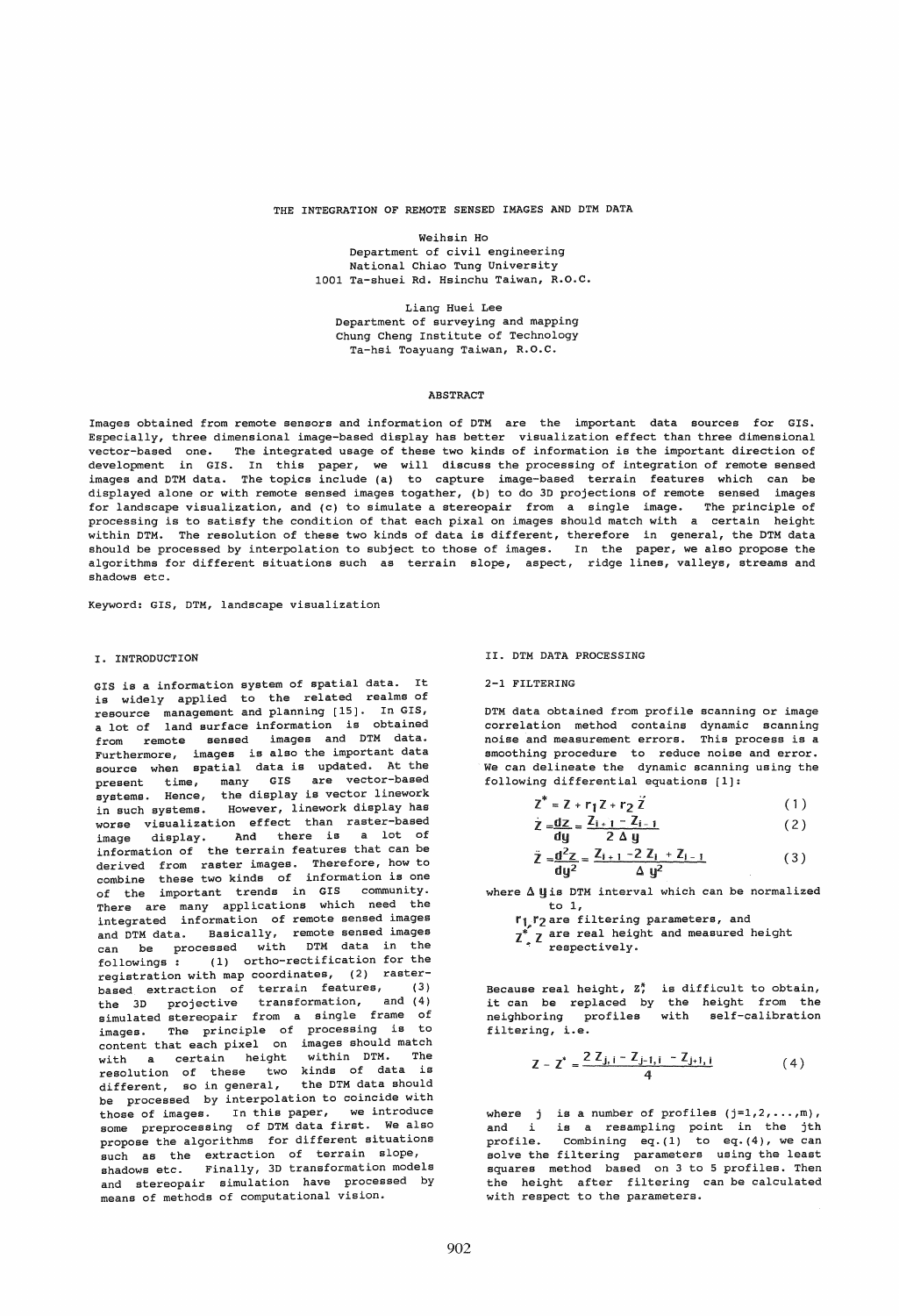### 2-2 GRID INTERPOLATION WITH SLOPE-CONSTRAINED CONDITION

The sampling interval of grid DTM data is<br>larger than image resolution. For the image resolution. For the integrated usage of these two kinds of data, in general, the DTM data should be processed by interpolation to match the resolution of images. The interpolation is implemented with 4x4 cubic convolution [12]. The matrix formula is as follow:

$$
Z_{p} = \left[\begin{array}{c} f_{4}(t) \\ f_{5}(t) \\ f_{2}(t) \\ f_{1}(t) \end{array}\right] \left[\begin{array}{ccc} Z_{11} & Z_{12} & Z_{13} & Z_{14} \\ Z_{21} & Z_{22} & Z_{23} & Z_{24} \\ Z_{31} & Z_{32} & Z_{33} & Z_{34} \\ Z_{41} & Z_{42} & Z_{43} & Z_{44} \end{array}\right] \left[\begin{array}{c} f_{1}(t) \\ f_{2}(t) \\ f_{3}(t) \\ f_{4}(t) \end{array}\right] (5)
$$

where Zij is grid height in Fig. 1, and Zp is desired height. If it is supposed that the surface passes through all of 4x4 grid, fk(t) can be described as :

described as :  
\n
$$
f_1(t) = -\frac{1}{6}t^3 + \frac{1}{2}t^2 - \frac{1}{3}t
$$
\n
$$
f_2(t) = \frac{1}{2}t^3 - t^2 - \frac{1}{2}t + 1
$$
\n
$$
f_3(t) = -\frac{1}{2}t^3 + \frac{1}{2}t^2 + t
$$
\n
$$
f_4(t) = \frac{1}{6}t^3 - \frac{1}{6}t + \frac{10}{3}
$$
\n(6a)

Where t is the x , y coordinates of normalized interpolated point p, i.e.  $0 < t < 1$ . If the surface only passes through the central four points of grid, this four points will be constrained by slope condition. For example,  $z_{i2}$ is the height of point (12) and its slope is  $(Z_{15} - Z_{12}) / 2$ . The height of point (13) is Z and its slope is  $(\mathbb{Z}_{4} - \mathbb{Z}_{12})/2$ . Then  $f(t)$  can be modified as follow:

$$
f_1(t) = \frac{1}{2}t^3 + t^2 - \frac{1}{2}t
$$
  
\n
$$
f_2(t) = \frac{3}{2}t^3 - \frac{5}{2}t^2 + 1
$$
  
\n
$$
f_3(t) = -\frac{3}{2}t^3 + 2t^2 + \frac{1}{2}t
$$
  
\n
$$
f_4(t) = \frac{1}{2}t^3 - \frac{1}{2}t
$$
 (6b)

## 2-3 GRID INTERPOLATION WITH RANDOM DISCRETE POINTS

For the convenience of editing, is designed as following algorithms. this approach two different

### 2-3-1 TIN STRUCTURE

A triangulated irregular network ( TIN) is established from the all random sampling points according to Delaunay triangulated network [10]. Then each triangle has been processed as a regular grid by interpolation. Figure 2 is the principle of interpolation. The primary advantage is that the break line or feature line of terrain can be easily protrayed by this method. However, the surface structured by TIN has worse feasibility and precision except sampling density is adequate. The flowchart of processing procedures is diagramed in Figure **3.** 







*Figure 2 The principle of grid DTH from TIN* 



*Figure* 3 *The procedures of DTH generation from TIN*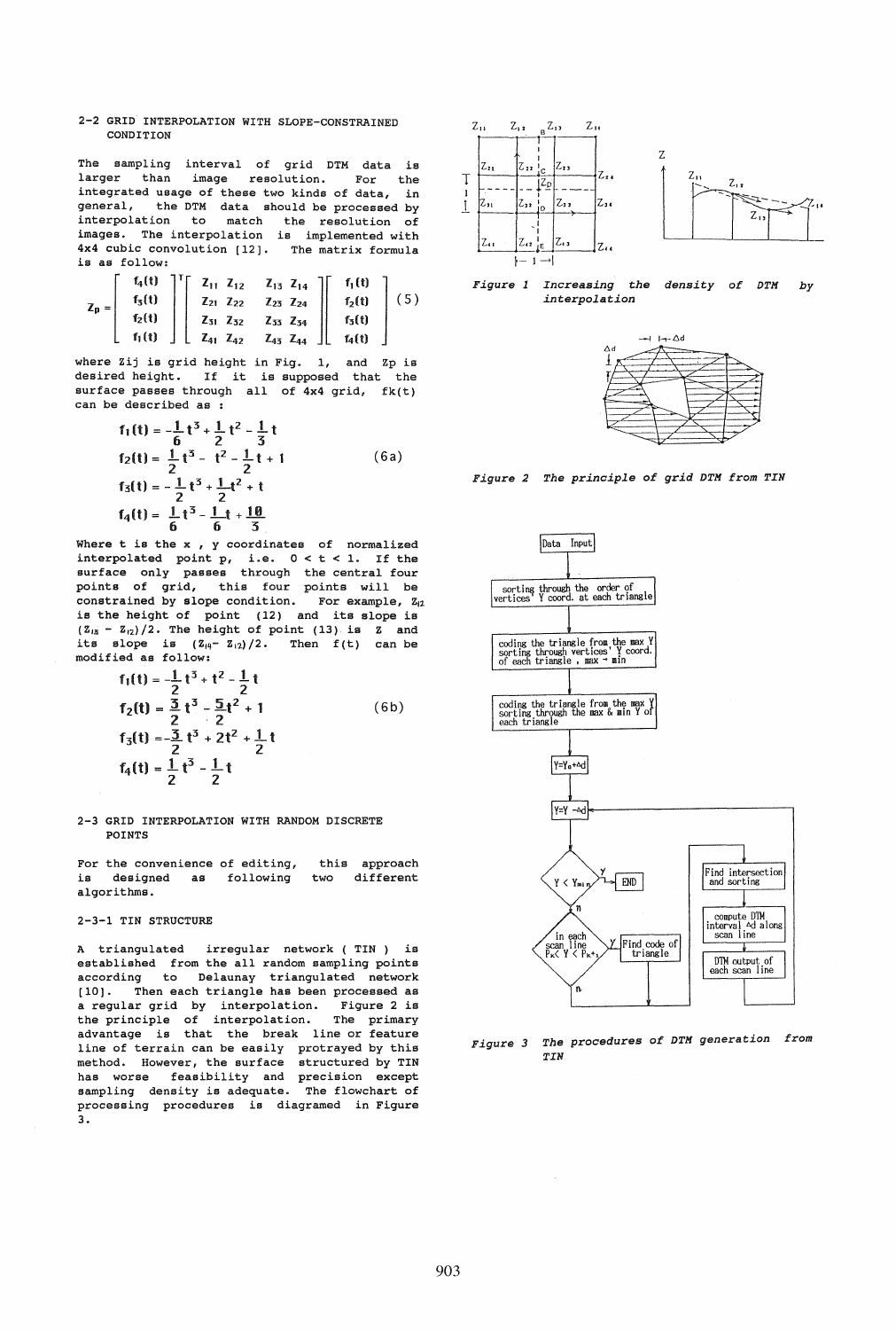## 2-3-2 INTERPOLATION WITH POINT BY POINT

It is necessary to select new reference points while a point is inserted by this method. The principle of this method is shown in Figure 4. At the first, we define the effective area for DTM sampling that means what area will be sampled or not. For deciding the interval of interpolation, all intersections of each scan line and defined area should be determined, before interpolation is processing. As mentioned above, there are N reference points to be selected in neighborhood of sampling point. Then suitable interpolation model is .<br>used according to accuracy criterion, e.g. weighted moving average method, bilinear interpolation, two-order polynomials and linear least squares prediction etc. Although the result of surface modelling is more feasible, description of terrain features is still worse due to grid DTM. And it is time-consuming especially as the number of reference points is increasing.



*Figure* 4 *The principle of interpolation with point by point* 

## 2-4 CASE STUDY

The case study is based on a topographic map used for the design of a golf court. The' shape of study area is irregular. There are total 514 random points in the area which is gained by digitizing contour lines. The Delauney triangulated network for a set of 514 random points is shown in Figure 5. Figure 6 is the original contour map of the study area. The polygon of the area is constituted with 166 vertices. Then a 65x65 grid DTM is generated by the methods mentioned above, i.e. TIN and point by point methods. Heights outside the study area are given by negative values and are not processed. Fig. 7 shows the contour map which is the result of TIN method and Fig. 8 shows the result of point by point method with least squares prediction.



*Figure* 5 *The Delaunay triangulated network for*  a set *of* 514 *points* 



*Figure* 6 *The original contour map of test* area









III. EXTRACTION OF TERRAIN FEATURES FROM DTM

The extraction of terrain features from DTM can be done by either raster or vector methods. In fact, extracting terrain features and display the result by raster method is simpler than vector method. Moreover, raster display has better effect in landscape visualization. Slope gradient and aspect in each grid can be computated with DTM data[13]. Feature lines of terrain, such as ridges and valleys, are<br>the important factors of describing the factors of describing the characteristics of terrain. They are helpful for interpretation of streams and watersheds and can be used as reference features for image and can be used as reference reatures for image<br>matching [16, 3, 6]. For example, a 3x3 operating mask is used to decide ridges. If the central pixel P contents with following<br>three criterions, then pixel P is a ridge: then pixel P is a ridge: 1. Height of pixel P is not the lowest when it compare to heights of neighboring 8 points, see Figure 9.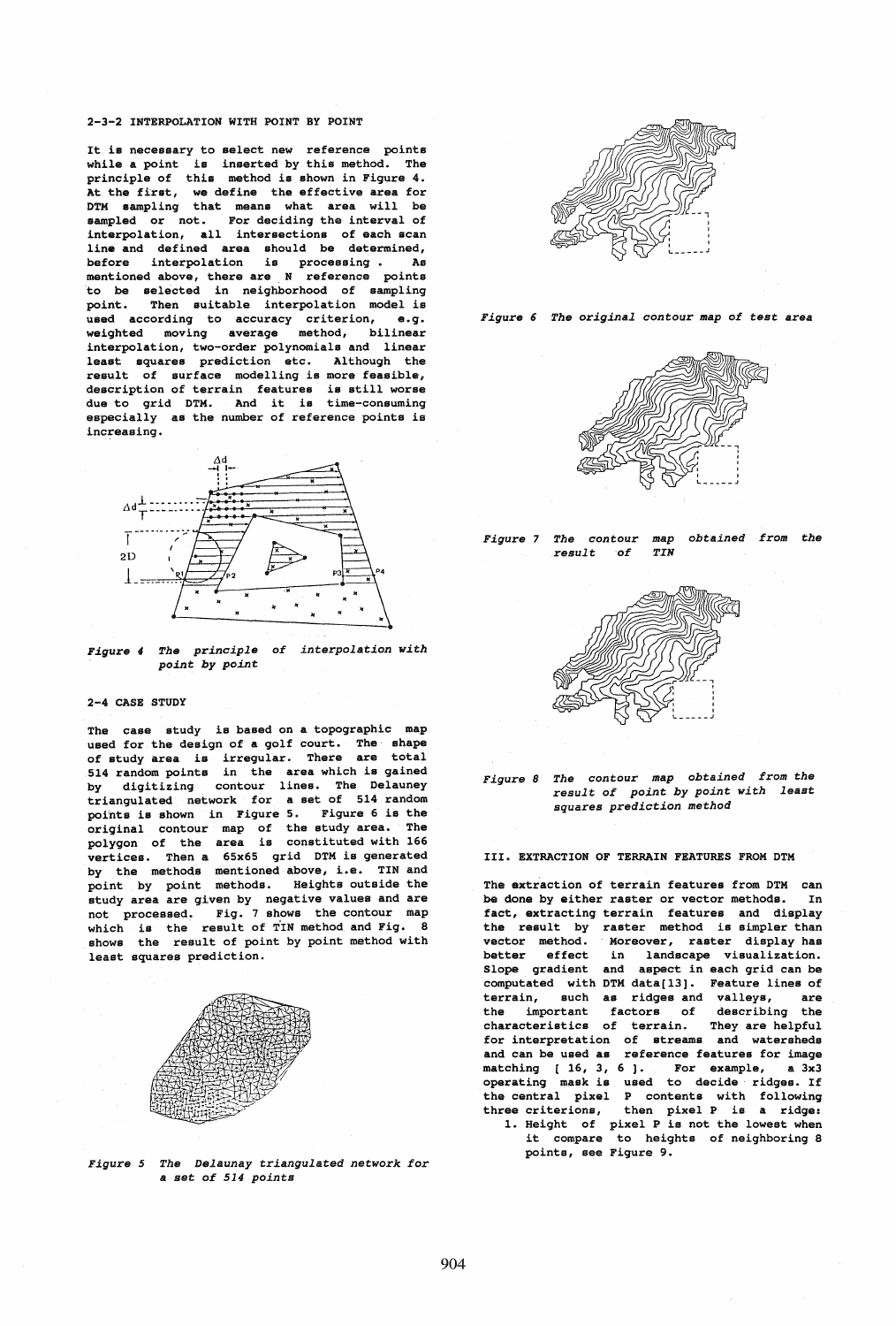- 2. Height of pixel P should be the highest on one of four profiles which pass through pixel P.
- 3. Pixel P is not a single pixel.

| 8 |             | 2 |
|---|-------------|---|
| 7 | $\mathbf P$ | 3 |
| 6 | 5           | 4 |

# *Figure* 9 A *3x3 operating mask*

The criterion 1 and 2 are opposite in extracting valleys. The shadow of terrain can be gained by hill shading method. The simulated sunshined images is produced by computing the density of reflection according to the difference of terrain releaf, incident light source and position of viewpoint. Therefore, before computation has been accomplished, the positions positions of sun light and viewpoint must be defined. The simulated sunshined images has geometry of ortho- projection and the appearance of terrain releaf is augmented by shadow to present a stereo effect [5]. This approach has been applied in computer assisted mapping and computer vision [18,2].

IV. THREE DIMENSIONAL IMAGES REPRESENTATION FOR COMPUTER VISION

Terrain surface has the property of random releaf and contains a plenty of information of features. The images from remote sensors presents only planar scenery and lacks a stereo vision effect. Three dimensional images display has effect of stereo vision and is completed<br>through a transformation of mathematic of mathematic projection using both remote sensed images and DTM data. This approach is called landscape visualization [8,11] and has been applied to many disciplines such as GIS, war game and flight simulation etc. In computer graphics, 3D images display is performed by 3D transformation using a homogeneous coordinate system [17]. This approach is also applied to landscape visualiztion [7,13]. In this paper, we introduce the colinear equations which are well known in photogrammetry. The colinear equations are used to describe the relationship between object space and projective plane with computational vision method while the spatial position of viewpoint is given. This approach is convenient for the setup or simulation of conditional parameters of actual visualiztion. In this section, we will illustrate the data preprocessing and related algorithms design.

# 4-1 THE PREPROCESSING OF IMAGES AND DTM DATA

The purpose of preprocessing is to make each pixel on images coincidence with a ground<br>elevation. Therefore, the procedures include Therefore, the procedures include increasing DTM density by interpolation and ortho-rectification of images. If the MSS images from satellite is used, then color enhancement must be performed first. This enhancement can make images better color effect. We can derive the true color scene from RGB bands of LANDSAT TM images. However, it still presents the lacks of enough color satuation and causes lower hue although the

contrast enhancement has been done [4]. For overcoming this problem, the color coordinate transformation is used to achieve color enhancement [9].

4-2 TRANSFORMATION OF PARALLEL PROJECTION

The viewpoint is defined at infinite in parallel projection. Hence, the 3D coordintes of points in object space are sequently projected on 2D plane along the direction parallel to the sight line. The object .<br>coordinates (Xp, Yp, Zp) of object point P is transformed to the image coordinates (xq,yq) of projective point Q, i.e.

 $Hg = Hg \cos \alpha + Yg \sin \alpha$ 

 $y_{q} = Z_{p} \cos \beta + (-H_{p} \sin \alpha + Y_{p} \cos \alpha - \ell) \sin \beta$  (7) where is the azimuth of sight line, and is the roll of sight line.

4-3 TRANSFORMATION OF PERSPECTIVE PROJECTION

If the orientation parameters of perspective<br>center (viewpoint) and the location of (viewpoint) and the location of<br>ve plane are decided, then the 3D projective plane are decided, then the coordinates of object can be projected on 2D plane. The formulas are well known in photogrammetry and written as:

$$
R_g = -f \frac{a_{11}(R_p - R_\theta) + a_{12}(\gamma_p - \gamma_\theta) + a_{13}(Z_p - Z_\theta)}{a_{31}(R_p - R_\theta) + a_{32}(\gamma_p - \gamma_\theta) + a_{33}(Z_p - Z_\theta)}
$$
  
\n
$$
y_g = -f \frac{a_{21}(R_p - R_\theta) + a_{22}(\gamma_p - \gamma_\theta) + a_{23}(Z_p - Z_\theta)}{a_{31}(R_p - R_\theta) + a_{32}(\gamma_p - \gamma_\theta) + a_{33}(Z_p - Z_\theta)}
$$
 (8)

 $a_{11} = \cos \beta \cos \alpha$  $a_{12} = \cos \beta \sin \alpha$  $a_{13} = -\sin \beta$  $a_{21} = \sin \gamma \sin \beta \cos \alpha - \cos \gamma \sin \alpha$  $a_{22} = \sin \gamma \sin \beta \sin \alpha + \cos \gamma \cos \alpha$  $a_{23}$  = sin  $\gamma$  cos  $\beta$  $a_{31} = \cos \gamma \sin \beta \cos \alpha - \sin \gamma \sin \alpha$  $a_{32} = \cos \gamma \sin \beta \sin \alpha - \sin \gamma \cos \alpha$  $a_{33} = \cos \gamma \cos \beta$ where  $\alpha$  is the yaw of sight line, (9)

 $\beta$  is the pitch of sight line, and  $\gamma$  is the roll of sight line.

4-4 TRANSFORMATION OF PANORAMIC PROJECTION

Panoramic projection is similar as cylinder projection and the viewpoint 0 is located at<br>the central axis of cylinder. Then the object the central axis of cylinder. point P is project on the plane of cylinder and the equations are written as:

$$
x_q = \alpha_p r
$$
  
\n
$$
y_q = Z_0 + \frac{r}{l_p} (Z_p - Z_0)
$$
\n(10)

where  $\alpha$  is the polar angle of object point P, 1 is the distance between object point

and central axis of cylinder, z is the coordinate of cylinder system,

and r is the radius of cylinder.

#### 4-5 ALGORITHM DESIGN

The purpose of projective transformation is to project the 3D coordinates on 2D display plane. In fact, because the terrain releaf is different in different place, there are many<br>hidden points to be processed during the points to be processed during the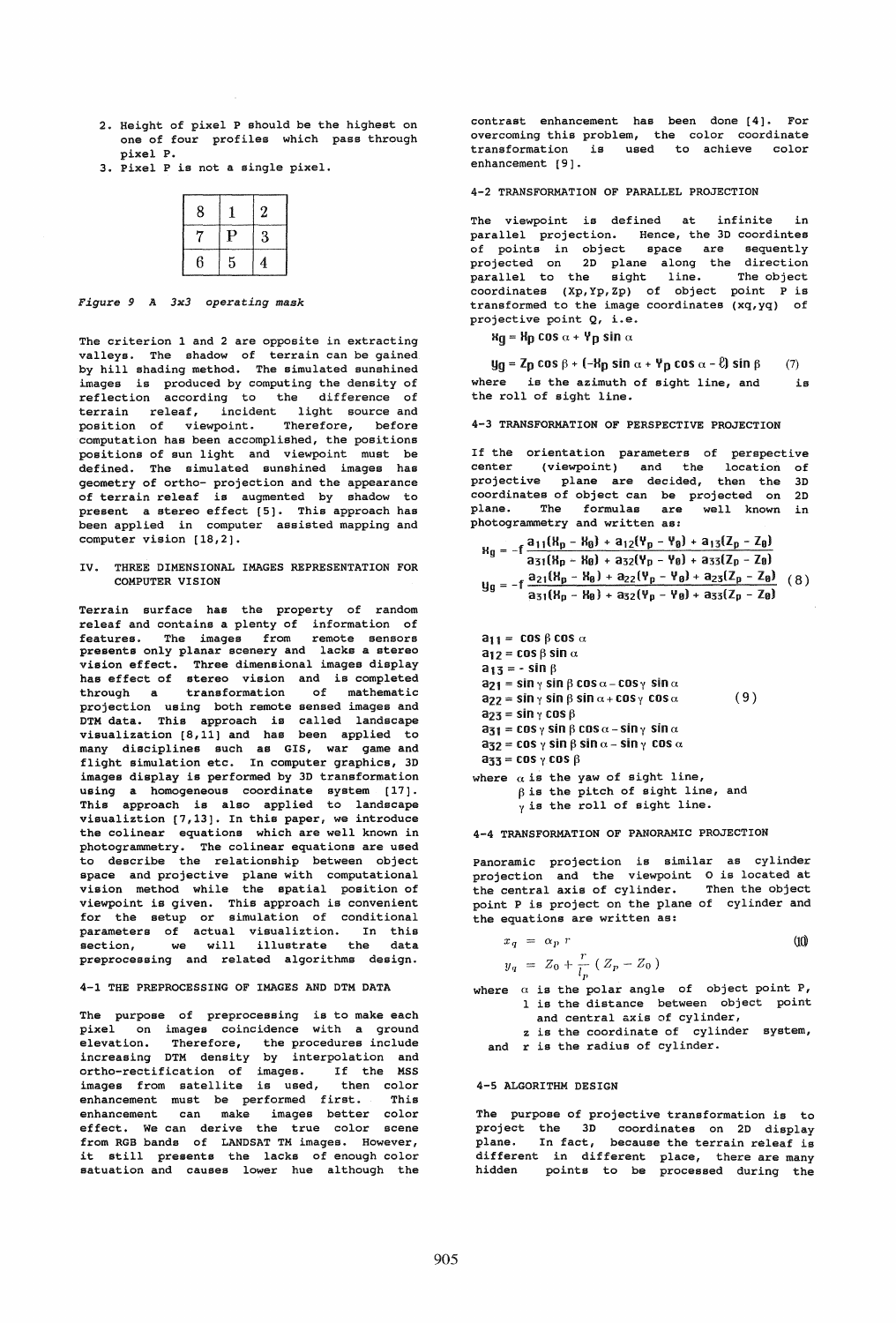transformation is performed. The processing of hidden point is an important computer graphics. There are subject in different algorithms for different types of data [17].

Although the algorithm that we will illustrate is worse in computation efficiency, there is smaller in memory requirement. It can handle a large volume of data. The procedures are as follows:

- 1. The images and DTM data are sorted based on the defined yaw of sight line and let the angle between scan line and sight line be greater than 45 shown as in Figure 10 (a).
- 2. starting at the scan line which is farest away from viewpoint, and the projected coordinates are computed and recorded, e.g. points Ai and Bi in Figure 10 (b).
- Judgement: If the segment of Ai is over the segment of Bi, then it is in sight,<br>else it is a hidden part. For else it is a hidden part. example, the shading part is hidden in Figure 10 (b).

di rect i on of



(a) *Data is rearranged with respect*  to *the direction* of *viewpoint* 



*(b) The judgement of the part of hidden* 

*Figure 10 The Procession of hidden points* 



The summary of procedures follows: is diagramed as

## 4-6 SIMULATION OF A STEREOPAIR IMAGES

Using a single frame of images and coincided DTM data, the x parallax can be simulated based on the difference of height releaf between pixels. Then the another new images can be obtained by resampling using the information of<br>x parallax. This simulated images and original This simulated images and original images constitute a stereopair. The principle of simulation is shown in Figure 11.



*Figure* 11 *The simulation* of a *stereopair* of *images* 

#### V. EXAMPLES

The original DTM data used in all examples is 40m interval which is offered by the Institute of Photogrammetry, Forest Bureau, Taiwan. The images used is 512x512. After filtering procession, the terrain features are extracted such as terrain shading, contour, slope gradient and aspect, ridges and valleys etc. The results are shown as plates 1 to 8. In the examples of of 3D images display, the LANDSAT TM images, located at the north of Taiwan, is used which was taken in 1986. The images has been processed<br>by geometric rectification and color by geometric rectification and enhancement. Then the various 3D projective transformations and stereopair simulation were proceeded with DTM data. The results and original data are shown in plates 9 to 17. All processing were completed on PC/AT-386(33MHz). The perspective transformation took the longest time, e.g. the total execution time was two minutes and twenty secands for 512x512 single band images.

#### VI. CONCLUSION

Basically, remote sensed images can provide the planar information of terrain and DTM data can supply the elevation information. Therefore,<br>the integration of geometric rectificated the integration of geometric rectificated images with DTM data can furnish a completely 3D geometric information of terrain. This 3D information can be applied in many desciplines and now is an important data layer in GIS. The purpose of this research is to study the integrated procession of these two kinds of data. We have illustrated the mathematic models and algorithms for different processions<br>respectively. From the-results-of-procession, From the results of procession, we can find out that raster-based extraction and display of terrain feature has better<br>visualiztion and offers the alternative to and offers the alternative to processing.